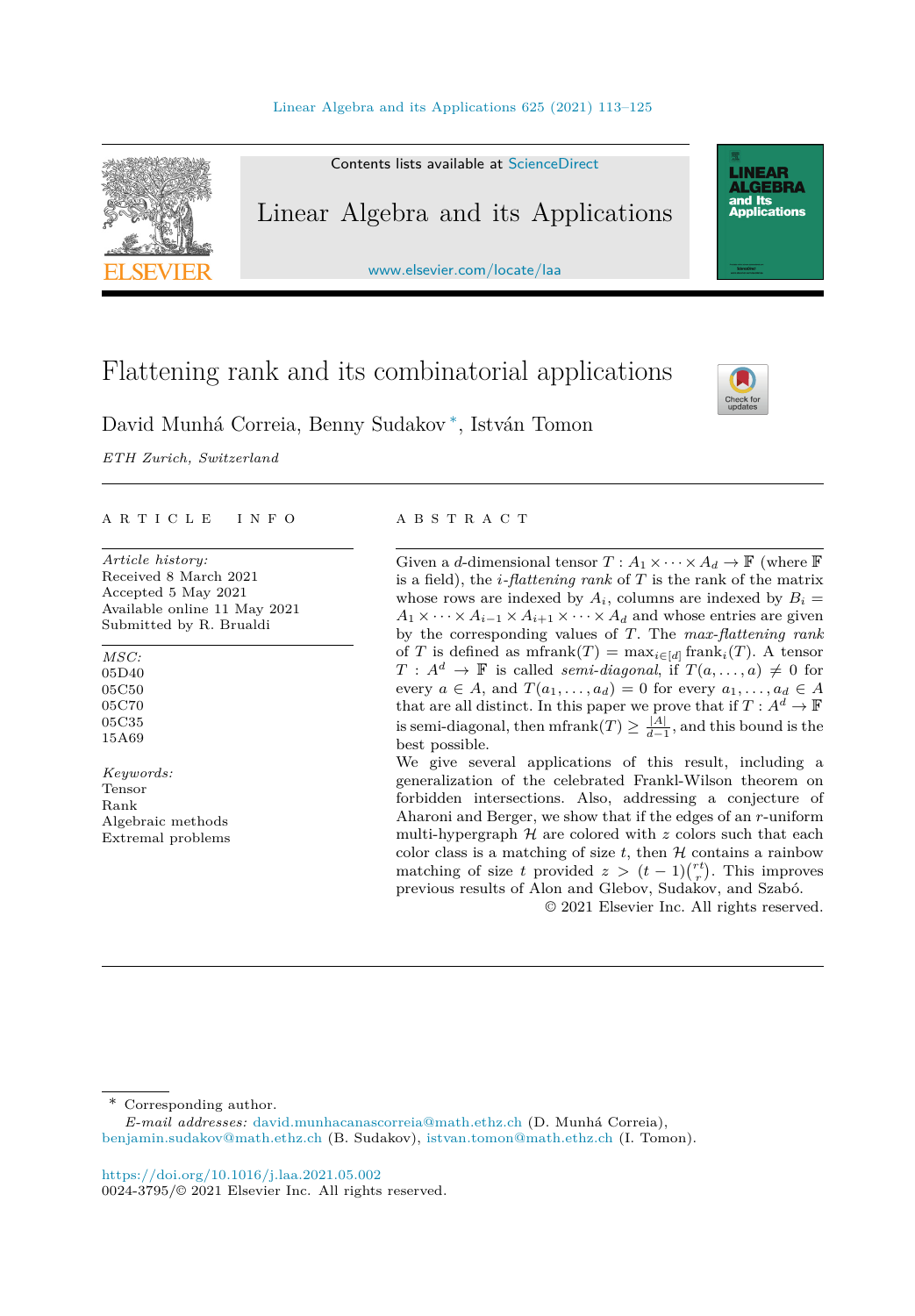#### <span id="page-1-0"></span>1. Introduction

A *d*-dimensional tensor over a field  $\mathbb{F}$  is a function  $T: A_1 \times \cdots \times A_d \to \mathbb{F}$ , where  $A_1, \ldots, A_d$  are finite sets. For  $i \in [d]$ , the *i*-*flattening rank* of *T*, denoted by frank<sub>*i*</sub>(*T*), is defined as follows. Let  $B_i = A_1 \times \cdots \times A_{i-1} \times A_{i+1} \times \cdots \times A_d$ , and view *T* as the matrix  $T_i$ whose rows are indexed by  $A_i$ , and columns indexed by  $B_i$ . Then  $\text{frank}_i(T) := \text{rank}(T_i)$ . Note that frank<sub>i</sub> $(T) = 1$  if and only if  $T \neq 0$ , and there exist two functions  $f : A_i \to \mathbb{F}$ and  $g: B_i \to \mathbb{F}$  such that  $T(a_1, \ldots, a_d) = f(a_i)g(a_1, \ldots, a_{i-1}, a_{i+1}, \ldots, a_d)$ . Also, the *i*-flattening rank of *T* is the minimum *r* such that *T* is the sum of *r* tensors of *i*-flattening rank 1. Equivalently, frank<sub>i</sub> $(T)$  is the dimension of the vector space generated by the rows of *T* in the *i*-th dimension, which are also the columns of the matrix  $T_i$ . Define the *max-flattening rank* of *T* as

$$
\operatorname{mfrank}(T) = \max_{i \in [d]} \operatorname{frank}_i(T).
$$

It is easy to see that the max-flattening rank and *i*-flattening rank satisfy the usual properties of rank. More precisely, they are subadditive, and if  $T'$  is a subtensor of  $T$ , then  ${\rm frank}_i(T') \leq {\rm frank}_i(T)$  and  ${\rm mfrank}(T') \leq {\rm mfrank}(T)$ . Here,  $T' : A'_1 \times \cdots \times A'_r \to \mathbb{F}$ is a *subtensor* of  $T: A_1 \times \cdots \times A_r \to \mathbb{F}$  if  $A'_i \subset A_i$  for  $i \in [r]$ , and  $T'(a_1, \ldots, a_r) =$  $T(a_1, \ldots, a_r)$  for  $(a_1, \ldots, a_r) \in A'_1 \times \cdots \times A'_r$ . Also, the usual notion of tensor rank is always an upper bound for the max-flattening rank. As a reminder, *T* has *tensor rank* 1 if there are *d* functions  $f_1, \ldots, f_d$  such that  $T(a_1, \ldots, a_d) = f_1(a_1) \ldots f_d(a_d)$ , and the tensor rank  $trank(T)$  is the minimal r such that T is the sum of r tensors of tensor rank 1.

In this paper, we are interested in combinatorial applications of the max-flattening rank. Note that one of the trivial, but important properties of the matrix rank is that diagonal matrices have full rank. The analogue of this is also trivially true for the flattening rank: if  $T : A^d \to \mathbb{F}$  is a diagonal tensor, that is,  $T(a_1, \ldots, a_d) \neq 0$  if and only if  $a_1 = \cdots = a_d$ , then  $\text{frank}_i(T) = \text{mfrank}(T) = |A|$  for  $i \in [d]$ . However, in certain applications this is not really what is needed, thus we would like to relax the notion of diagonality.

Say that *d*-dimensional tensor  $T : A^d \to \mathbb{F}$  is *semi-diagonal* if the following holds:  $T(a_1,\ldots,a_d)=0$  if  $a_1,\ldots,a_d$  are all distinct, and  $T(a_1,\ldots,a_d)\neq 0$  if  $a_1=\cdots=a_d$ . If  $a_1, \ldots, a_d$  are neither all equal or all distinct, then there is no restriction on  $T(a_1, \ldots, a_d)$ . Our main technical result is the following lower bound on the rank of semi-diagonal tensors.

**Theorem 1.** Let  $T : A^d \to \mathbb{F}$  be a *d*-dimensional semi-diagonal tensor. Then

$$
\text{mfrank}(T) \ge \frac{|A|}{d-1}.
$$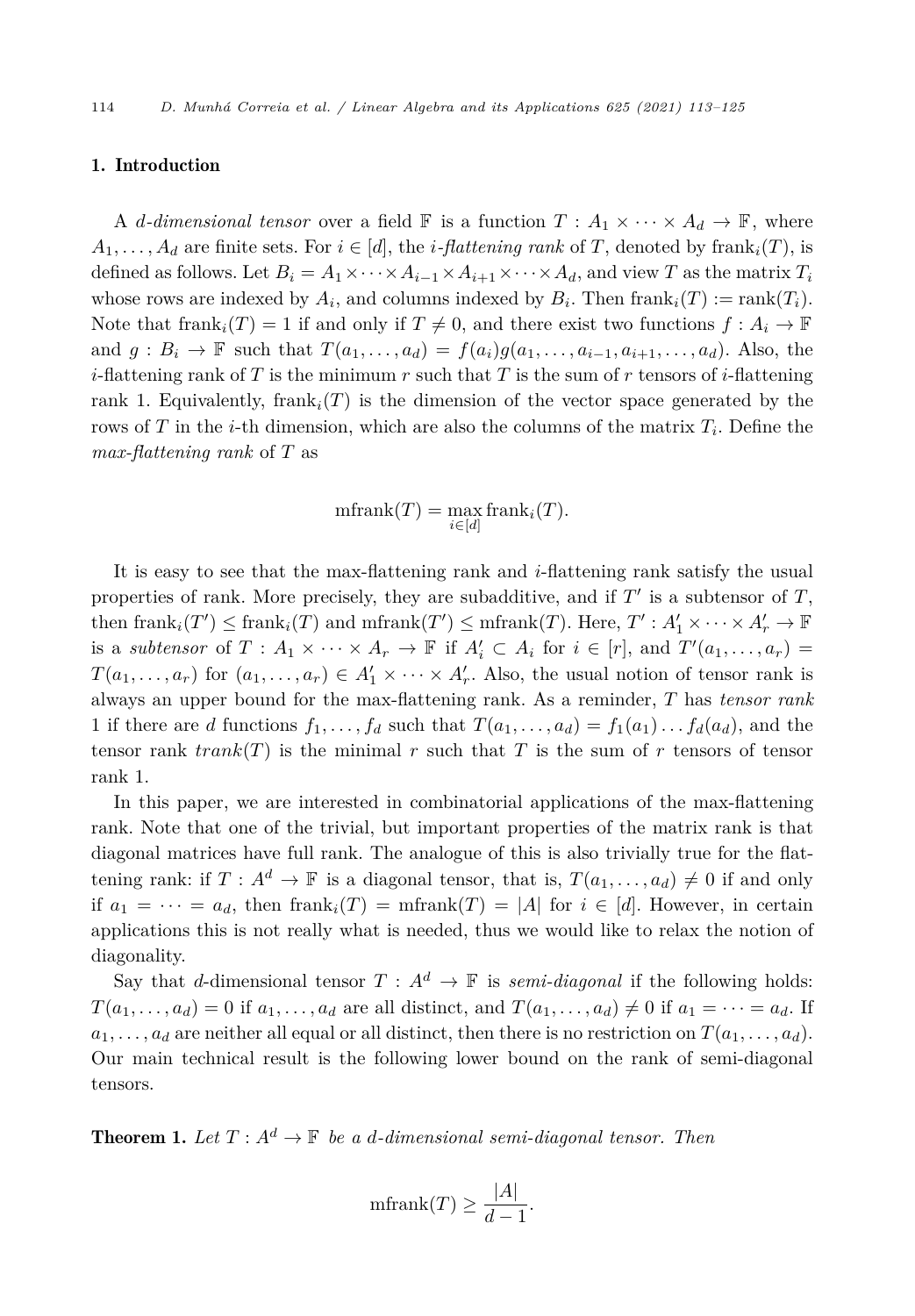Let us make a few remarks about this theorem. The bound mfrank $(T) \geq \left| \frac{|A|}{d-1} \right|$ *d*−1 is the best possible for any positive integers  $d \geq 2$  and |A|. Indeed, let  $A_1, \ldots, A_m$  form a partition of *A* into  $m = \frac{A}{d}$ *d*−1 parts of size at most  $d-1$ , and define the tensor  $T: A^d \to \mathbb{F}$  such that

$$
T(a_1, \dots, a_d) = \begin{cases} 1 & \text{if } a_1, \dots, a_d \in A_i \text{ for some } i \in [m] \\ 0 & \text{otherwise.} \end{cases}
$$

Then *T* is semi-diagonal, and the *i*-flattening rank of *T* is exactly *m* for  $i \in [d]$ . To see this, for  $j \in [m]$ , let  $v_j : A \to \mathbb{F}$  be the vector defined as  $v_j(a) = 1$  if  $a \in A_j$ , and  $v_i(a) = 0$  otherwise. Then for  $i \in [d]$ , each column of the flattened matrix  $T_i$  is equal to one of the vectors  $v_j$ , and these vectors generate an *m*-dimensional space.

Moreover, the *i*-flattening rank of a semi-diagonal tensor need not be large for any fixed *i*. Indeed, if  $T: A^d \to \mathbb{F}$  is defined as

$$
T(a_1, ..., a_d) = \begin{cases} 1 & \text{if } a_1 = ... = a_{i-1} = a_{i+1} = ... = a_d \\ 0 & \text{otherwise,} \end{cases}
$$

then frank<sub>i</sub> $(T) = 1$ . This is true as each column of  $T_i$  is either the constant 0 or the constant 1 vector.

We will prove Theorem [1](#page-1-0) in the next section and provide some of its combinatorial applications in Section [3.](#page-4-0) We would also like to mention that further application of Theorem [1](#page-1-0) appears in [\[12](#page-12-0)], where it is used to establish certain Ramsey properties of algebraic hypergraphs.

## 2. Semi-diagonal tensors

In this section, we prove Theorem [1](#page-1-0). More precisely, we prove the following theorem, which then immediately implies Theorem [1.](#page-1-0)

**Theorem 2.** Let  $T: A^d \to \mathbb{F}$  be a semi-diagonal tensor. Then

$$
\sum_{i=1}^{d} \text{frank}_{i}(T) \ge \frac{d}{d-1}|A|.
$$

**Proof.** Let us introduce some notation. If  $\mathbf{v} \in \mathbb{F}^A$ , let supp(**v**) be the *support* of **v**, that is, the set of elements  $b \in A$  such that  $\mathbf{v}(b) \neq 0$ . If  $\mathbf{a} \in A^d$ , let  $\{\mathbf{a}\} = \{\mathbf{a}(1), \ldots, \mathbf{a}(d)\} \subset A$ be the set of elements of *A* which appear as coordinates of the vector **a** (no confusion will arise in this notation with the singleton set containing **a**). Let  $\phi(\mathbf{a}) \subset [d]$  be the set of indices  $i \in [d]$  such that  $\mathbf{a}(i)$  appears at least twice among  $\mathbf{a}(1), \ldots, \mathbf{a}(d)$ . Also, for  $i \in [d]$ , let  $\mathbf{a}[i] \in \mathbb{F}^A$  be the vector defined as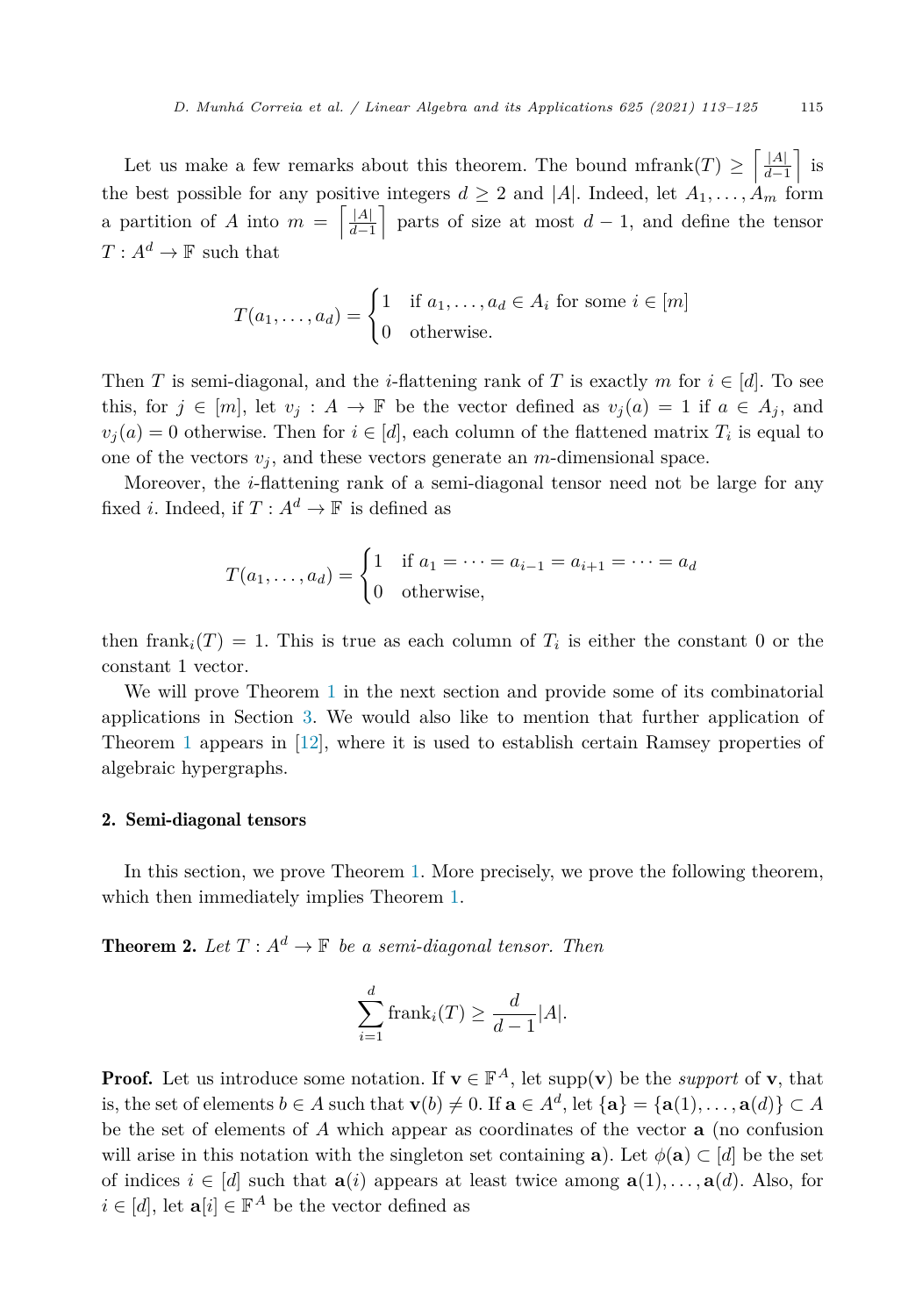$$
\mathbf{a}[i](b) = T(\mathbf{a}(1),\ldots,\mathbf{a}(i-1),b,\mathbf{a}(i+1),\ldots,\mathbf{a}(d))
$$

<span id="page-3-0"></span>for  $b \in A$ . Finally, let  $U_i(T) = {\bf{a}}[i] : {\bf{a}} \in A^d$ , and let  $V_i(T)$  be the subspace of  $\mathbb{F}^A$ generated by the elements of  $U_i(T)$ . Note that  $U_i(T)$  is the set of columns of the flattened matrix  $T_i$ , so, by definition,

$$
franki(T) = \dim(Vi(T)).
$$

We prove the theorem by induction on |*A*|. If  $|A| \leq d-1$ , the statement is clearly true as the *i*-flattening is at least 1 for  $i \in [d]$ , so let us assume that  $|A| \geq d$ . Choose **a** ∈  $A^d$  such that  $T(\mathbf{a}) \neq 0$ , and the set  $\{\mathbf{a}\}\$  has maximal size. Then  $|\{\mathbf{a}\}| \leq d - 1$  as  $T$ is semi-diagonal.

Claim 3. *If*  $i \in \phi(\mathbf{a})$ , *then* supp $(\mathbf{a}[i]) \subset \{\mathbf{a}\}\.$ 

**Proof.** Suppose this is not the case, and let  $c \in \text{supp}(\mathbf{a}[i]) \setminus \{\mathbf{a}\}\$ . Let  $\mathbf{a}'$  be the *d*-tuple we get by replacing  $\mathbf{a}(i)$  with *c* in **a**. Then  $T(\mathbf{a}') \neq 0$  and  $\{\mathbf{a}'\} = \{\mathbf{a}\} \cup \{c\}$ , contradicting the maximality of  $|\{\mathbf{a}\}|$ .  $\Box$ 

Let *A* be the set of all *d*-tuples  $\mathbf{b} \in A^d$  such that  $T(\mathbf{b}) \neq 0$  and  $\{\mathbf{b}\} = \{\mathbf{a}\}\$ . Define the graph  $G$  on  $A$  as follows: connect **b** and **b**' by an edge if they differ in exactly one coordinate. Let  $\mathcal{C} \subset \mathcal{A}$  be the connected component of *G* containing **a**. Say that an index *j* ∈ [*d*] is *good* if there exists **b** ∈ C such that *j* ∈  $\phi$ (**b**), and let *J* ⊂ [*d*] be the set of good indices.

**Claim 4.** *If j is not good, then*  $\mathbf{a}(j) = \mathbf{b}(j)$  *for every*  $\mathbf{b} \in \mathcal{C}$ *.* 

Proof. As **a** and **b** are in the same connected component, there exists a path from **a** to **b** in *G*, which means that there exists a sequence  $\mathbf{a} = \mathbf{a}_0, \ldots, \mathbf{a}_p = \mathbf{b}$  of elements of A such that  $\mathbf{a}_k$  and  $\mathbf{a}_{k+1}$  differ in exactly one coordinate for  $k = 0, \ldots, p-1$ , say in coordinate  $j_k$ . But as  $\{a_k\} = \{a_{k+1}\}$ , we have that  $a_k(j_k)$  is equal to some other coordinate  $a_k(j')$ . Therefore,  $j_k$  is good, so  $j \neq j_k$  and the coordinate at *j* was never changed.  $\Box$ 

Let  $X = \{a(j) : j \in [d] \setminus J\}$ . By definition of goodness, all  $a(j)$  are distinct elements of *A* and appear only once as a coordinate of **a**. Thus  $|X| = d - |J|$ . Also, let  $Y = {\bf{a}} \setminus X$ , then

$$
1 \le |Y| = |\{a\}| - |X| \le d - 1 - |X| = |J| - 1,
$$

where we used the inequality  $|\{\mathbf{a}\}| \leq d-1$ , which holds by the semi-diagonality of *T*. For every  $j \in J$ , pick an element  $\mathbf{b} \in \mathcal{C} \subset \mathcal{A}$  such that  $j \in \phi(\mathbf{b})$ , and let  $\mathbf{v}_j = \mathbf{b}[j] \in V_j(T)$ .

Claim 5. supp $(\mathbf{v}_i) \subset Y$ .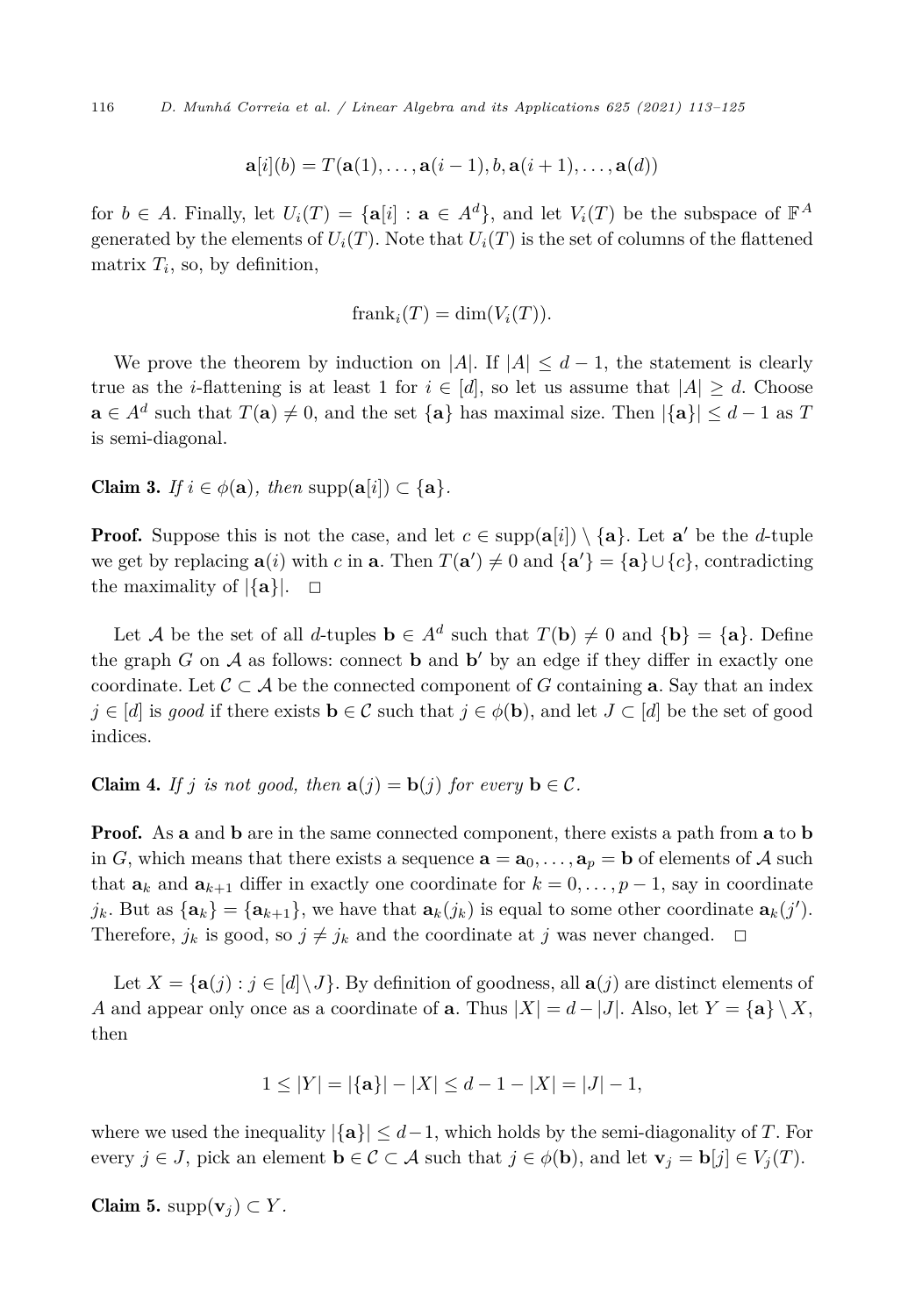<span id="page-4-0"></span>**Proof.** As  $j \in \phi(\mathbf{b})$ , we have by Claim [3](#page-3-0) that supp $(\mathbf{v}_i) \subset {\mathbf{b}} = {\mathbf{a}}$ . Since  $Y =$  ${\bf a} \setminus X = {\bf b} \setminus X$ , if  $\text{supp}({\bf v}_i) \not\subset Y$ , then there exists  $c \in X$  such that  $c \in \text{supp}({\bf v}_i)$ . Then  $c \neq \mathbf{b}(j)$  as  $c \in X$ . Let  $\mathbf{b}'$  be the *d*-tuple we get after replacing  $\mathbf{b}(j)$  with *c* in **b**. Since  $c \in \{b\}$ , we have that  $\{b'\} = \{b\} = \{a\}$  and  $b'$  differs from **b** in exactly one coordinate. Then **b**<sup> $\prime$ </sup>  $\in \mathcal{C}$  but **b**<sup> $\prime$ </sup> $(j) \neq$  **b** $(j)$ , contradicting Claim [4.](#page-3-0)  $\Box$  $\Box$ 

Let  $A' = A \setminus Y$  and let  $T'$  be the restriction of  $T$  to  $(A')^d$ . Then  $T'$  is an  $(|A| - |Y|) \times$  $\cdots \times (|A| - |Y|)$ -sized semi-diagonal tensor, so by our induction hypothesis, we have

$$
\sum_{i=1}^{d} \dim(V_i(T')) \ge \frac{d}{d-1}(|A| - |Y|).
$$

However, by Claim [5](#page-3-0), the support of the vector  $\mathbf{v}_j$  is disjoint from  $A'$  for  $j \in J$ . Let **e**<sub>1</sub>, ..., **e**<sub>*r*</sub>  $\in$   $(A')^d$  such that the restriction of the vectors **e**<sub>1</sub>[*j*], ..., **e**<sub>*r*</sub>[*j*] to *A*' is a basis of  $V_j(T')$  (so  $r = \dim(V_j(T'))$ ), then the vectors  $\mathbf{v}_j, \mathbf{e}_1[j], \ldots, \mathbf{e}_r[j]$  are linearly independent in  $\mathbb{F}^A$ . Therefore,

$$
\dim(V_j(T)) \ge \dim(V_j(T')) + 1.
$$

But then

$$
\sum_{i=1}^{d} \dim(V_i(T)) \ge |J| + \sum_{i=1}^{d} \dim(V_i(T')) \ge |J| + \frac{d}{d-1}(|A| - |Y|) \ge \frac{d}{d-1}|A|,
$$

where the last inequality holds noting that  $|Y| \leq |J| - 1 \leq d - 1$ .  $\Box$ 

# 3. Applications

## *3.1. Oddtown*

A family A of subsets of an *n*-element set is an *Oddtown* if  $|A|$  is odd for every  $A \in \mathcal{A}$ , and  $|A \cap B|$  is even for every  $A, B \in \mathcal{A}, A \neq B$ . It was proved famously by Berkelamp [\[5](#page-11-0)] that the size of an Oddtown on an *n* element ground set is at most *n*.

The following generalization of this problem was considered by Vu [\[13](#page-12-0)]. A *d-wise Oddtown* is a family  $\mathcal A$  of subsets of some ground set such that  $|\mathcal A|$  is odd for every  $A \in \mathcal{A}$ , and  $|A_1 \cap \cdots \cap A_d|$  is even for every  $A_1, \ldots, A_d \in \mathcal{A}$  that are all distinct. Vu [\[13](#page-12-0)] proved that the size of a *d*-wise Oddtown on an *n* element ground set is at most (*d*−1)*n*. If we allow repetitions in  $A$  this bound is also the best possible.

As our first application, we show that the cross-version of this result also holds with the same bound. A *cross-d-wise*  $Oddtown$  is a family  $A$  such that every  $A \in \mathcal{A}$  is an ordered *d*-tuple  $A(1), \ldots, A(d)$  of subsets of the ground set (which do not need to be distinct) with the property that  $|A(1) \cap \cdots \cap A(d)|$  is odd for every  $A \in \mathcal{A}$ , and  $|A_1(1) \cap \cdots \cap A_d(d)|$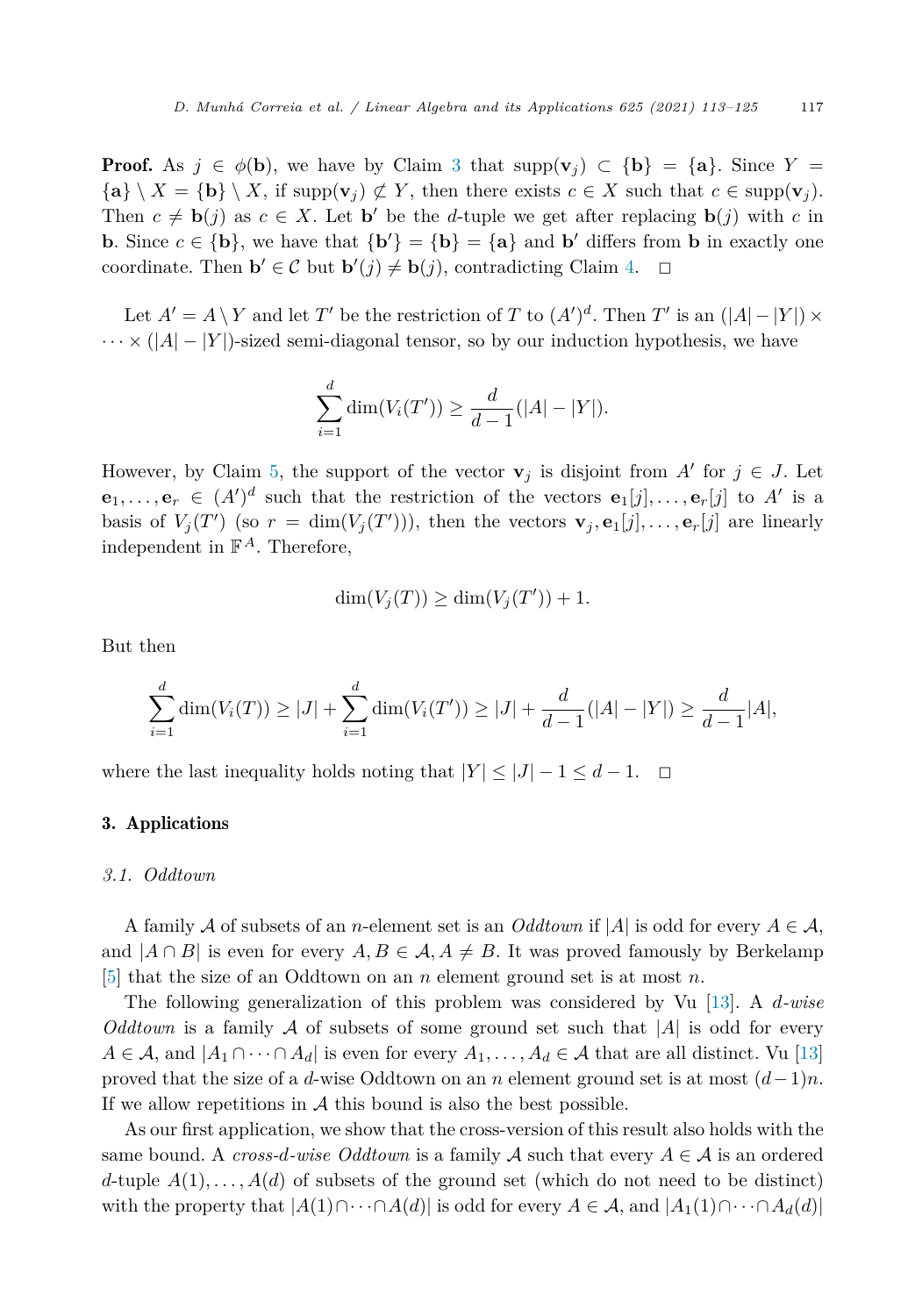is even for every  $A_1, \ldots, A_d \in \mathcal{A}$  that are all distinct. Note that *d*-wise Oddtown is a special case of cross-*d*-wise Oddtown, where every *d*-tuple contains the same set *d* times.

**Theorem 6.** If A is a cross-d-wise Oddtown on an n element ground set, then  $|A| \leq$  $(d-1)n$ .

**Proof.** Let  $m = |\mathcal{A}|$ . Define the tensor  $T : \mathcal{A}^d \to \mathbb{F}_2$  such that for  $A_1, \ldots, A_d \in \mathcal{A}$  we have  $T(A_1, \ldots, A_d) = |A_1(1) \cap \cdots \cap A_d(d)|$ . Then A is a semi-diagonal tensor (as we are working over a field of characteristic 2), so we have mfrank $(T) \geq \frac{m}{d-1}$  by Theorem [1.](#page-1-0) On the other hand, we show that trank $(T) \leq n$ , which then implies mfrank $(T) \leq n$ . For  $A \in \mathcal{A}$  and  $j \in [d]$ , let  $v_{A(j)} : [n] \to \mathbb{F}_2$  be the characteristic function of  $A(j)$ . For  $k \in [n]$ , define the function  $f_{j,k}$ :  $\mathcal{A} \to \mathbb{F}_2$  as  $f_{j,k}(A) = v_{A(j)}(k)$ . Then

$$
T(A_1, ..., A_d) = \sum_{k=1}^n f_{1,k}(A_1) ... f_{d,k}(A_d).
$$

Therefore, trank $(T) \leq n$ .  $\Box$ 

#### *3.2. Forbidden intersections*

Let *p* be a prime,  $L \subset \mathbb{F}_p$  be a set of residues mod *p*, and  $\mathcal{F} \subset 2^{[n]}$  be a family such that  $|A| \notin L$  for every  $A \in \mathcal{F}$ , but  $|A \cap B| \in L$  for every distinct  $A, B \in \mathcal{F}$ . The celebrated Frankl-Wilson theorem [\[7\]](#page-12-0) on forbidden intersections says that

$$
|\mathcal{F}| \leq \sum_{s=0}^{|L|} \binom{n}{s}.
$$

A natural extension of this was given by Grolmusz and Sudakov [\[10](#page-12-0)], who proved that if one requires that  $|A| \notin L$  for every  $A \in \mathcal{F}$ , but every intersection of *k* distinct sets in F has size in L, then  $|\mathcal{F}| \leq (k-1) \sum_{s=0}^{|L|} {n \choose s}$ . This bound is tight if we allow F to be a multiset. Here, we prove the following extension of these results for more general, forbidden configurations. A *configuration* of order *k* modulo p is a pair  $(C, L)$ , where  $\mathcal{C} \subset 2^{[k]}$  and  $L \subset \mathbb{F}_p$ . Say that a family  $\mathcal{F} \subset 2^{[n]}$  is  $(\mathcal{C}, L)$ *-satisfying*, if  $|A| \notin L$  for every  $A \in \mathcal{F}$ , but there exist no *k* distinct sets  $A_1, \ldots, A_k \in \mathcal{F}$  such that  $|\bigcap_{i \in X} A_i| \notin L$  for every  $X \in \mathcal{C}$ .

Clearly, asking F to be  $({1, 2}, L)$ -satisfying is equivalent to the condition of the Frankl-Wilson theorem and being  $({\{1,\ldots,k\}},L)$ -satisfying is equivalent to restricted *k*-wise intersections. We bound the size of the maximal  $(C, L)$ -satisfying family by a function of *n*,  $|L|$  and the maximum degree of  $\mathcal{C}$ , which we define next. Given a family C, the *degree* of  $a \in [k]$  in C is the number of sets in C containing a, and is denoted by  $deg_{\mathcal{C}}(a)$ . The *maximum degree* of  $\mathcal{C}$  is  $\Delta(\mathcal{C}) = \max_{a \in [k]} deg_{\mathcal{C}}(a)$ .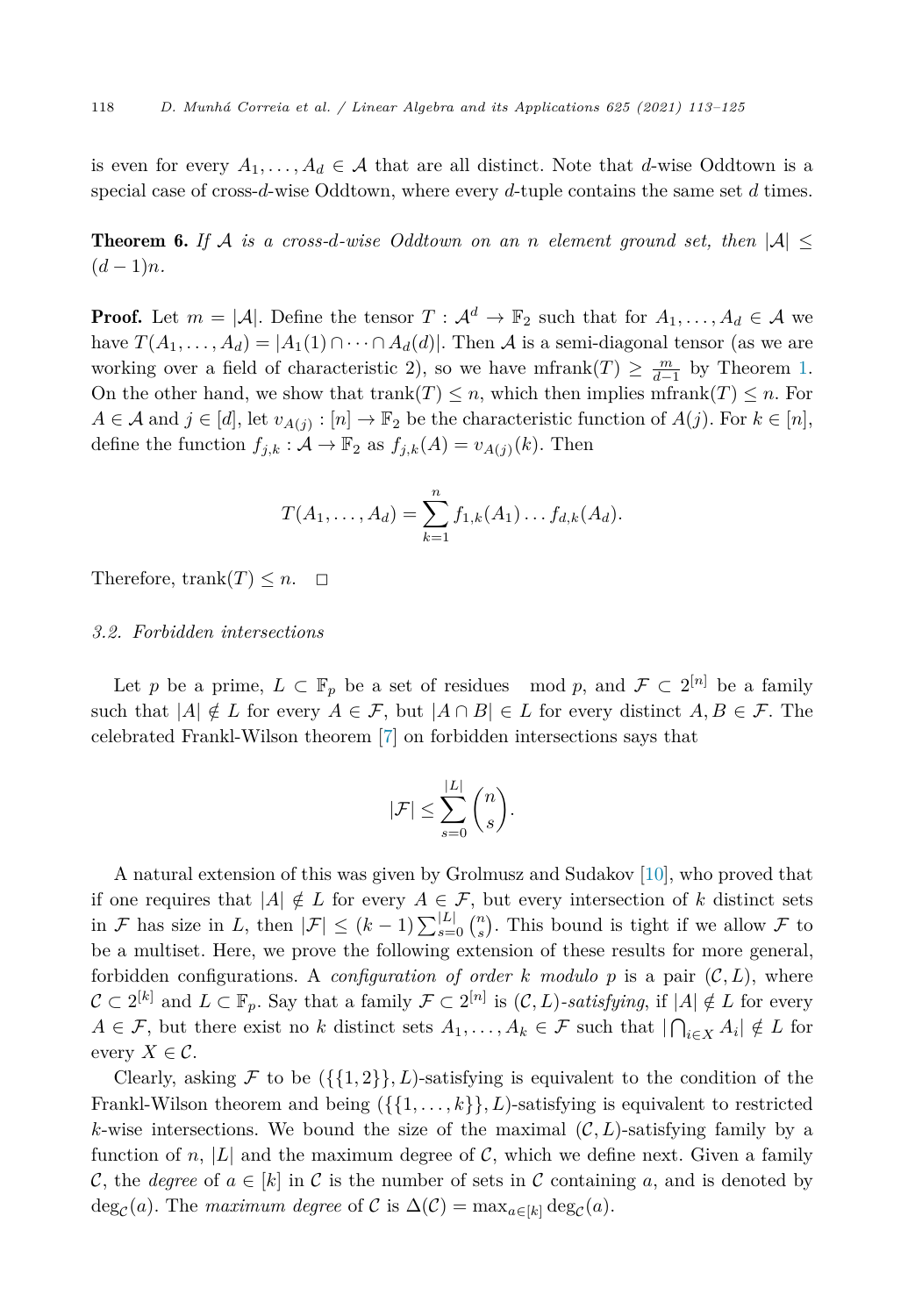**Theorem 7.** Let  $(C, L)$  be a configuration of order k modulo p, and let  $\Delta = \Delta(C)$ . If  $\mathcal{F} \subset 2^{[n]}$  *is*  $(\mathcal{C}, L)$ -satisfying, then

$$
|\mathcal{F}| \le (k-1) \sum_{s=0}^{\Delta |L|} \binom{n}{s}.
$$

**Proof.** Let  $h: \mathbb{F}_p \to \mathbb{F}_p$  be the polynomial defined as  $h(x) = \prod_{\ell \in L} (x - \ell)$ . Define the *k*-dimensional tensor  $T: \mathcal{F}^k \to \mathbb{F}_p$  as follows. For  $A_1, \ldots, A_k$ , let

$$
T(A_1,\ldots,A_k)=\prod_{X\in\mathcal{C}}h\left(\left|\bigcap_{i\in X}A_i\right|\right).
$$

Then *T* is semi-diagonal as  $\mathcal F$  is  $(\mathcal C, L)$ -satisfying. Therefore, by Theorem [1,](#page-1-0) we have

$$
\mathrm{mfrank}(T) \ge \frac{|\mathcal{F}|}{k-1}.
$$

We show that for  $j \in [k]$ , the *j*-flattening rank of *T* is at most  $|\mathcal{F}| \le \sum_{s=0}^{d_j} {n \choose s}$ , where  $d_j = \deg_c(j)|L|$ . For ease of notation, let us show this for  $j = 1$ , it follows for the other values of *j* by the same reasoning.

For  $A \in \mathcal{F}$ , let  $v_A \in \mathbb{F}_p^n$  be the characteristic vector of  $A$ . Let  $A_1, \ldots, A_k \in \mathcal{F}$ , then

$$
T(A_1,\ldots,A_k)=\prod_{X\in\mathcal{C}}h\left(\sum_{j=1}^n\prod_{i\in X}v_{A_i}(j)\right).
$$

Let  $p: \mathbb{F}_p^{kn} \to \mathbb{F}_p$  be the polynomial defined as

$$
p(v_1,\ldots,v_k)=\prod_{X\in\mathcal{C}}h\left(\sum_{j=1}^n\prod_{i\in X}v_i(j)\right),
$$

where  $v_1, \ldots, v_k \in \mathbb{F}^n$ . Write p as the sum of monomials and in each monomial replace  $v_i(j)^a, a \ge 1$  by  $v_i(j)$ . Let *q* be the resulting polynomial and note that  $q(v_1, \ldots, v_k)$  $p(v_1, \ldots, v_k)$  if  $v_1, \ldots, v_k$  are characteristic vectors, having all their coordinates equal to 0 or 1.

The polynomial  $q(v_1, \ldots, v_k)$  can be written as the sum of polynomials of the form

$$
\beta_J\left(\prod_{j=1}^n v_1(j)^{J(j)}\right)q_J(v_2,\ldots,v_k),
$$

where  $J \in \{0,1\}^n$ ,  $\beta_J \in \mathbb{F}_p$  and  $q_J : \mathbb{F}_p^{(k-1)n} \to \mathbb{F}_p$  is some polynomial. Note that  $\beta_J = 0$ unless  $|J| \leq |L|\deg_{\mathcal{C}}(1)$ . Let  $\mathcal{J} = \{J \in \{0,1\}^n : |J| \leq |L|\deg_{\mathcal{C}}(1)\}$ . For  $J \in \mathcal{J}$ , define the functions  $f_J : \mathcal{F} \to \mathbb{F}_p$  and  $g_J : \mathcal{F}^{k-1} \to \mathbb{F}_p$  as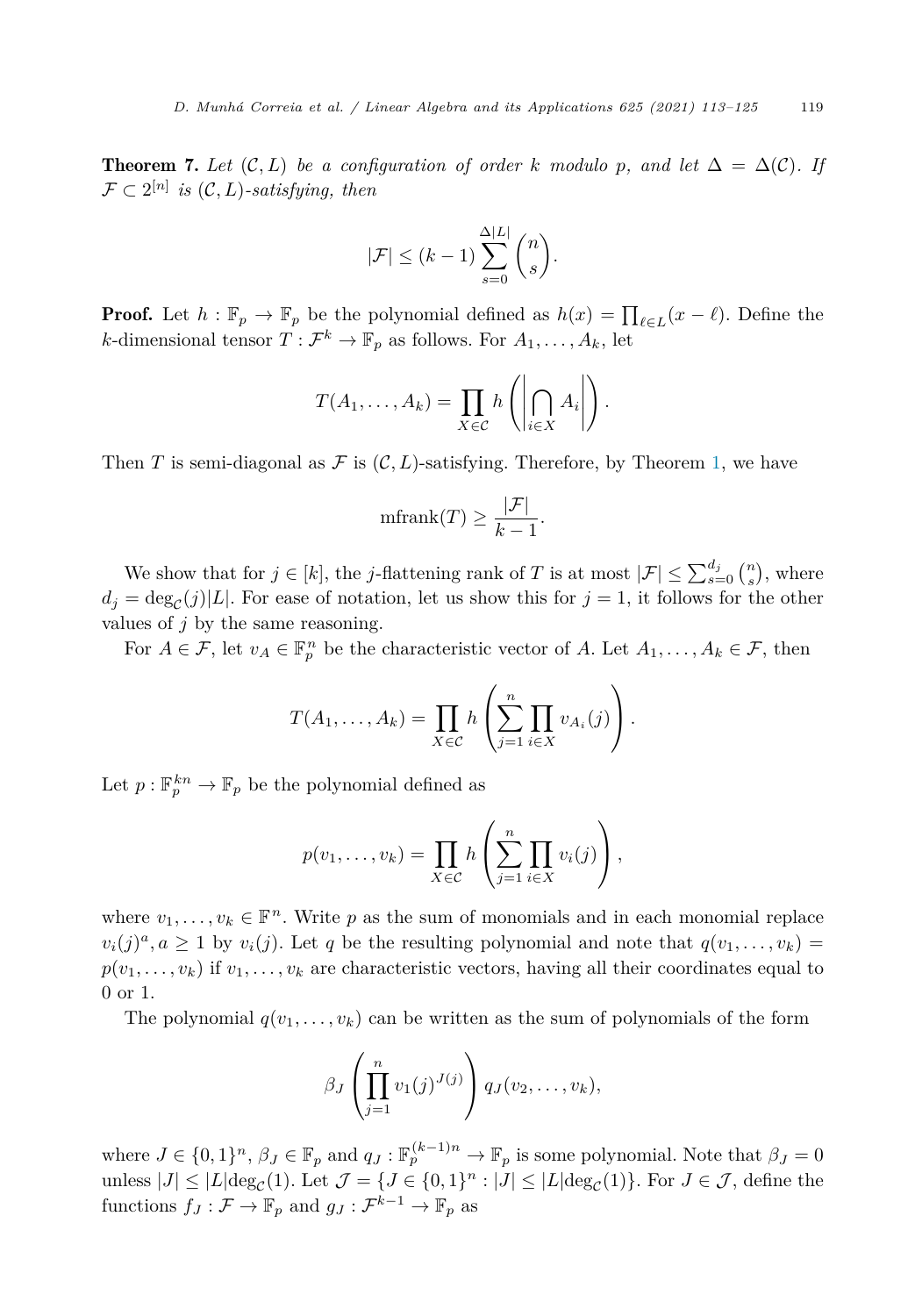120 *D. Munhá Correia et al. / Linear Algebra and its Applications 625 (2021) 113–125*

$$
f_J(A_1) = \beta_J \prod_{j=1}^k v_{A_1}(j)^{J(j)},
$$

and

$$
g_J(A_2,\ldots,A_k)=q_J(v_{A_2},\ldots,v_{A_k}).
$$

Then

$$
T(A_1,\ldots,A_k)=\sum_{J\in\mathcal{J}}f_J(A_1)g_J(A_2,\ldots,A_k),
$$

which proves that  $\text{frank}_1(T) \leq |\mathcal{J}| \leq \sum_{s=0}^{d_1} {n \choose s}$ . As the corresponding bound holds for the *j*-flattening as well for  $j \in [k]$ , we get

$$
\text{mfrank}(T) \le \sum_{s=0}^{\Delta(\mathcal{C})|L|} \binom{n}{s}.
$$

Comparing the lower and upper bound on the max-flattening rank, we get the desired bound

$$
|\mathcal{F}| \le (k-1) \sum_{s=0}^{\Delta(\mathcal{C})|L|} \binom{n}{s}.
$$

So far we showed that for a fixed configuration  $(C, L)$  of order k modulo p, the maximal size of a  $(C, L)$ -satisfying family of subsets of  $[n]$  is of order at most  $n^{\Delta|L|}$ , where  $\Delta$  is the maximum degree of the set family C. For  $\Delta = 1$  the exponent of *n* is clearly best possible, as the Frankl-Wilson bound is sharp. On the other hand, for  $\Delta \geq 2$  we do not know how accurate our result is. Nevertheless, we can show that the exponent of *n* must depend on  $\Delta$ .

Indeed, consider the case  $p = 2$ ,  $\mathcal{C}_k = [k]^{(2)}$  is a complete graph of order k and  $L = \{0\}$ . Then  $\Delta = k - 1$  and we construct families in  $2^{[n]}$  which are  $(\mathcal{C}_k, \{0\})$ -satisfying and have size *n*Ω(log *k/* log log *<sup>k</sup>*) . Our construction is a modification of an argument of Alon and Szegedy [\[3](#page-11-0)].

**Theorem 8.** Let t, s be positive integers,  $k = \lfloor \frac{2^{t+1}}{t-1} \rfloor$ , and  $n = t^s$ . Then, there exists a *family*  $\mathcal{F} \subseteq 2^{[n]}$  *which is*  $(\mathcal{C}_k, \{0\})$ *-satisfying* and has *size* at least  $2^{(t-1)s/4}$ .

**Proof.** Let  $\mathcal{G} \subseteq 2^{[t]}$  be a family of odd-sized sets, all whose pairwise intersections have also odd size. By the well known variation of the Oddtown problem, we have  $|\mathcal{G}| \leq 2^{(t-1)/2}$ .

Now let  $\mathcal{O}_t \subseteq 2^{[t]}$  denote the family of all odd-sized subsets of [*t*], which clearly has size  $2^{t-1}$ . Since  $n = t^s$ , we can identify [*n*] with the set  $[t]^s$ . Let  $\mathcal{O}_t^s \subseteq 2^{[n]}$  denote the family of sets of the form  $A_1 \times \ldots \times A_s$ , where  $A_i \in \mathcal{O}_t$  for all *i*. Note that all sets in  $\mathcal{O}_t^s$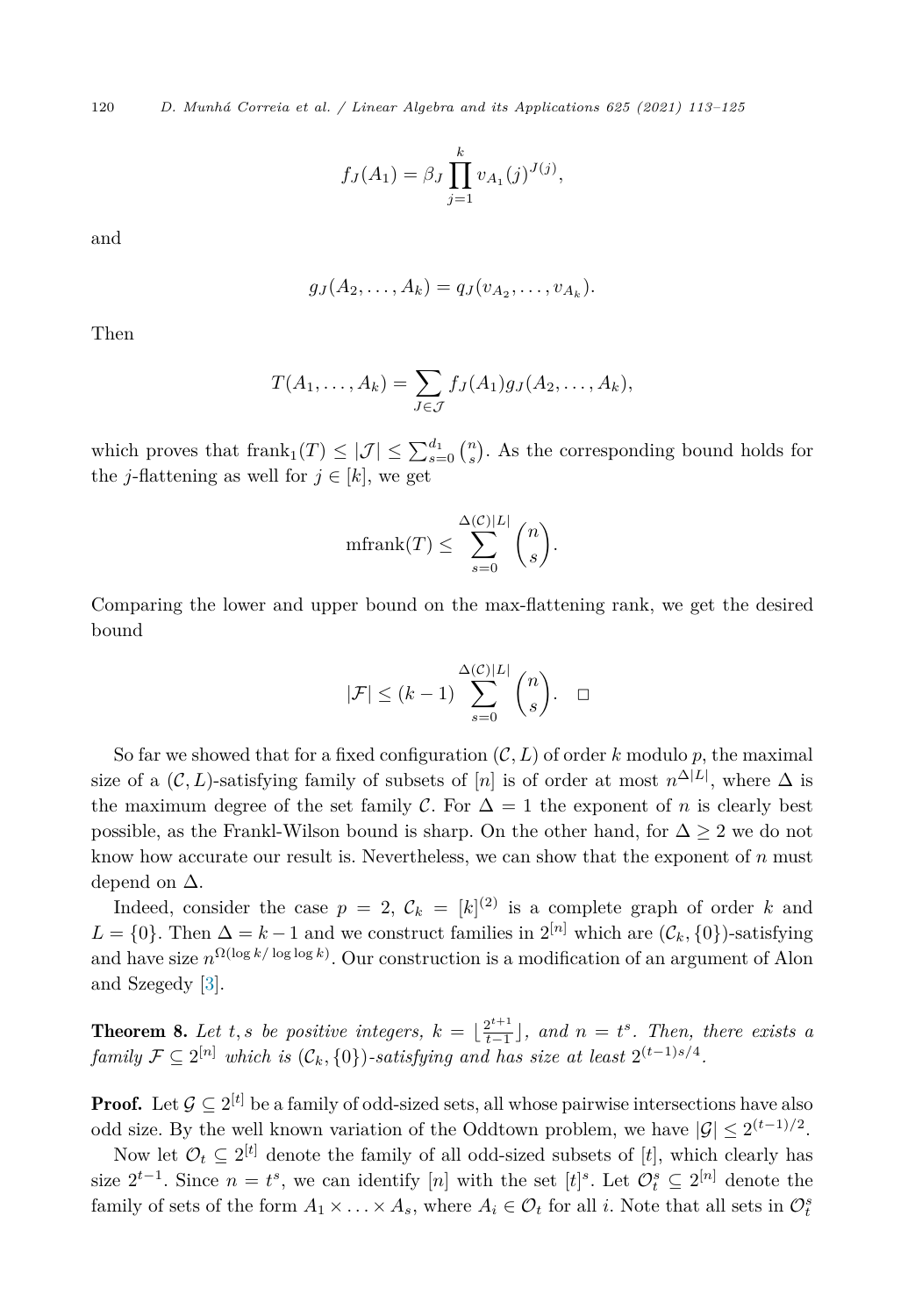are odd-sized. If  $\mathcal{F}_1,\ldots,\mathcal{F}_s$  are subsets of  $\mathcal{O}_t$  with none of  $\mathcal{F}_i$  containing a pair of sets with even-sized intersection, then we call the collection

$$
\mathcal{F}_1 \times \ldots \times \mathcal{F}_s := \{ A_1 \times \ldots \times A_s : A_i \in \mathcal{F}_i \} \subseteq \mathcal{O}_t^s
$$

a *bad box*. As we explained above, in this case  $|\mathcal{F}_i| \leq 2^{(t-1)/2}$ , and therefore every bad box contains at most  $2^{s(t-1)/2}$  sets. Note that the intersection of  $A_1 \times \cdots \times A_s$  and  $B_1 \times \cdots \times B_s$  is  $(A_1 \cap B_1) \times \cdots \times (A_s \cap B_s)$ . Therefore,  $\mathcal{F}_1 \times \cdots \times \mathcal{F}_s$  is a bad box if and only if it contains no two sets with even intersection.

Take  $\mathcal F$  to be a random family given by choosing uniformly and independently, with repetition,  $\lceil 2^{(t-1)s/4} \rceil$  sets in  $\mathcal{O}_t^s$ . Then, for every bad box  $\mathcal{B}_t$ , the probability that at least *k* elements of  $\mathcal F$  are contained in  $\mathcal B$  is at most  $\binom{|\mathcal F|}{k} \left( \frac{|\mathcal B|}{|\mathcal O_i^s|} \right)$  $\left(\int_0^k$  ≤ 2<sup>−(*t*−1)*sk*/4. The number</sup> of bad boxes can be upper bounded by  $2^{s2^{t-1}}$ . Thus, using our choices of *k* and *t*, we conclude that the probability that some bad box contains  $k$  elements of  $\mathcal F$  is at most

$$
2^{s2^{t-1}} \cdot 2^{-(t-1)sk/4} \le 1.
$$

To finish, note that this implies that  $\mathcal{F} \subseteq 2^{[n]}$  is  $(\mathcal{C}_k, \{0\})$ -satisfying. Indeed, suppose this is not the case. Since each member of  $\mathcal{O}_t^s$  has odd size, there exist  $k$  sets  $S_1, \ldots, S_k \in \mathcal{F}$ such that for all distinct *p*, *q*, we have  $|S_p \cap S_q| = 1 \pmod{2}$ . Let the collection  $\{A_j^{(i)}\}$ :  $1 \leq i \leq k, 1 \leq j \leq s$  be such that  $S_i = A_1^{(i)} \times \ldots \times A_s^{(i)}$  for all *i* and for each *j*, let  $\mathcal{F}_j = \{A_j^{(i)} : 1 \leq i \leq k\} \subseteq \mathcal{O}_t$ . Since the size of  $S_p \cap S_q$  is the product of the sizes of the intersections  $A_j^{(p)} \cap A_j^{(q)}$ , we must have that each collection  $\mathcal{F}_j$  has only odd-sized pairwise intersections. Hence,  $\mathcal{F}_1 \times \ldots \times \mathcal{F}_s$  is a bad box and contains the sets  $S_1, \ldots, S_k$ . This is a contradiction, since no bad box contains  $k$  members of  $\mathcal{F}$ .  $\Box$ 

As  $\Delta = k - 1$  and  $t = \Theta(\log k)$ , the family provided by the previous theorem has size  $n^{\Omega(\log \Delta/\log \log \Delta)}$ . It would be interesting to improve this result and get a better understanding of how much the exponent of  $n$  should depend on  $\Delta$ .

#### *3.3. Rainbow matchings*

Let  $H$  be an *r*-uniform multi-hypergraph (that is, we allow repetitions of the edges). Given a coloring  $c : E(\mathcal{H}) \to [z]$ , a rainbow matching in H is a matching in which no two edges have the same color. The hypergraph  $\mathcal H$  is  $(z, t)$ -colored if it is colored with z colors, and each color class is a matching of size *t*. Let  $f(r, t)$  denote the maximal *z* such that there exists a  $(z, t)$ -colored *r*-partite *r*-uniform multi-hypergraph which contains no rainbow matching of size *t*. Also, let  $F(r, t)$  denote the maximal *z* such that there exists a (*z,t*)-colored *r*-uniform multi-hypergraph which contains no rainbow matching of size *t*. Clearly,  $f(r,t) \leq F(r,t)$ . Aharoni and Berger [\[1](#page-11-0)] proved that  $f(r,t) \geq (t-1)2^r$ , and equality holds if  $r = 2$  or  $t = 2$ . They also conjectured that  $f(r,t) = (t-1)2^r$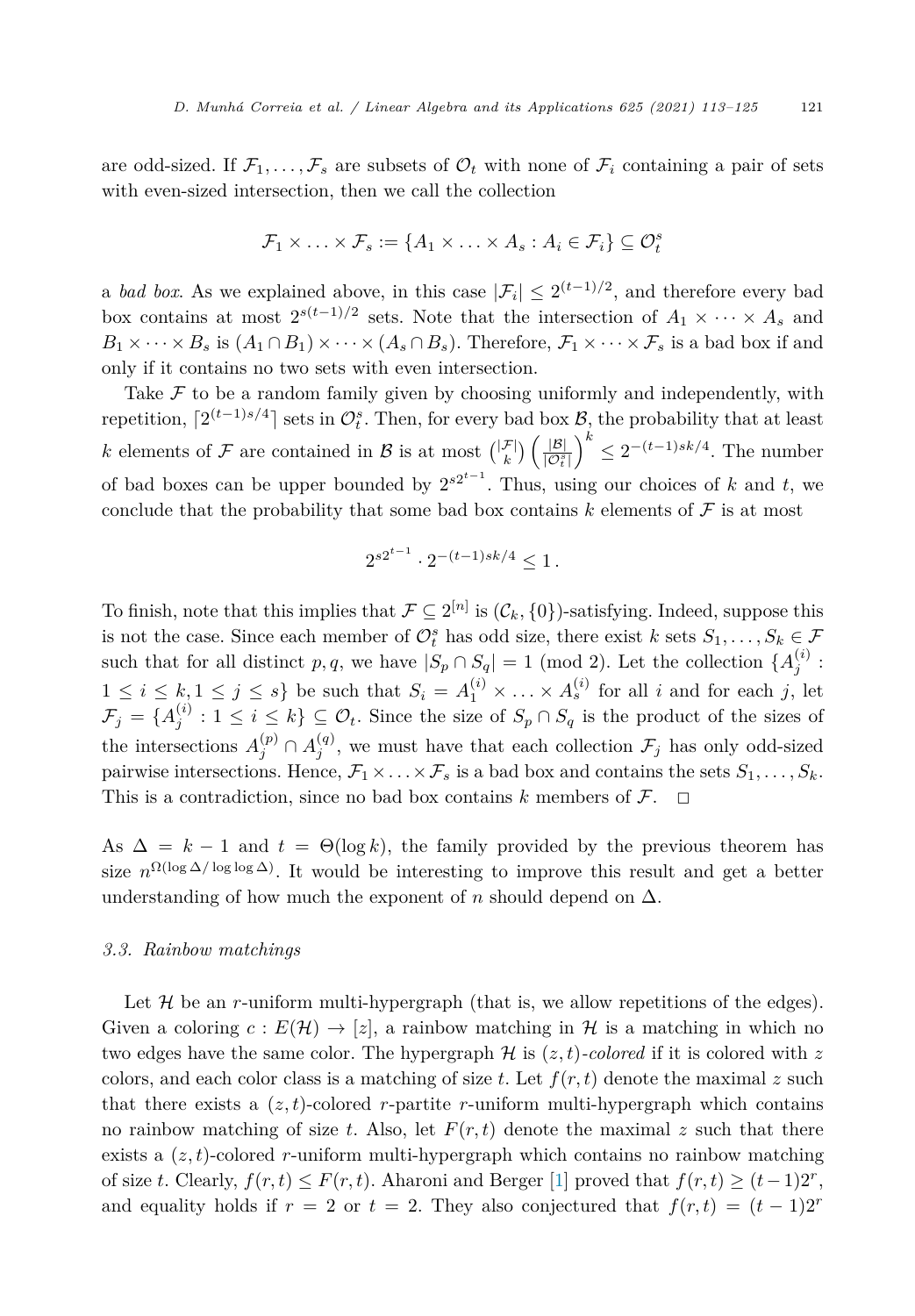<span id="page-9-0"></span>holds in general. This was disproved by Alon [[2\]](#page-11-0), who showed that  $f(r, 3) \geq 2.71^r$ . More precisely, Alon discovered a connection between  $f(r, t)$  and the following well studied function. Let  $g(r,t)$  denote the smallest integer g such that any sequence of g elements of the Abelian group  $\mathbb{Z}_t^r$  contains a subsequence of length  $t$ , whose elements sum up to zero. Then  $f(r,t) \ge g(r-1,t) - 1$ .

On the other hand, Glebov, Sudakov and Szabó [\[9](#page-12-0)] proved, using combinatorial techniques, that

$$
F(r,t) \le \min\{(r+1)^{2r+1}t^{2r+1}, 8^{rt}\}.
$$

Our next theorem improves this upper bound for every  $(r,t)$  satisfying  $r,t \geq 3$ , which also improves all known upper bounds for *f*(*r,t*) as well.

**Theorem 9.**  $F(r, t) \leq (t - 1) {rt \choose r}.$ 

The proof is based on the exterior algebra method, which was famously used by Lovász [[11\]](#page-12-0) to prove the skew version of Bollobás's set pair inequality. See also the result of Füredi [[8\]](#page-12-0) about a *t*-intersecting generalization of the problem. The interested reader can find a detailed description of this method as well as various applications in Chapter 6 of the book by Babai and Frankl [\[4\]](#page-11-0). Here, let us only give a basic introduction to exterior algebras.

Let V be a vector space over some field  $\mathbb{F}$ . The *exterior algebra*  $\bigwedge V$  is the associative algebra generated by the elements of  $V$  and the associative binary operation  $\wedge$ , called *wedge product (or exterior product)*. Subject to these, ∧ has the additional property that *v* ∧ *v* = 0 for all *v* ∈ *V*. Also, the *k-th exterior power of k*, denoted by  $\wedge^k V$ , is the vector space generated by the elements  $v_1 \wedge \cdots \wedge v_k$ , where  $v_1, \ldots, v_k \in V$ . Let us list some of the well known properties of the wedge product,  $\bigwedge^k V$  and  $\bigwedge V$ .

1. ( $\bigwedge V$  is an associative algebra.) If  $a, b, c \in \bigwedge V$  and  $\lambda \in \mathbb{F}$ , then

$$
(a \wedge b) \wedge c = a \wedge (b \wedge c),
$$
  
\n
$$
a \wedge (\lambda b) = (\lambda a) \wedge b = \lambda (a \wedge b),
$$
  
\n
$$
a \wedge (b + c) = (a \wedge b) + (a \wedge c),
$$
  
\n
$$
(a + b) \wedge c = (a \wedge c) + (b \wedge c).
$$

- 2. If  $v, w \in V$ , then  $v \wedge w = -w \wedge v$ .
- 3. If  $v_1, \ldots, v_k$ , then  $v_1 \wedge \cdots \wedge v_k \neq 0$  if and only if  $v_1, \ldots, v_k$  are linearly independent.
- 4. If  $\dim(V) = n$ , then  $\dim(\bigwedge^k V) = \binom{n}{k}$ . Moreover, if  $e_1, \ldots, e_n$  is a basis of *V*, then

$$
\{e_{i_1} \wedge \cdots \wedge e_{i_k}\}_{1 \leq i_1 < \cdots < i_k \leq n}
$$

is a basis of  $\bigwedge^k V$ .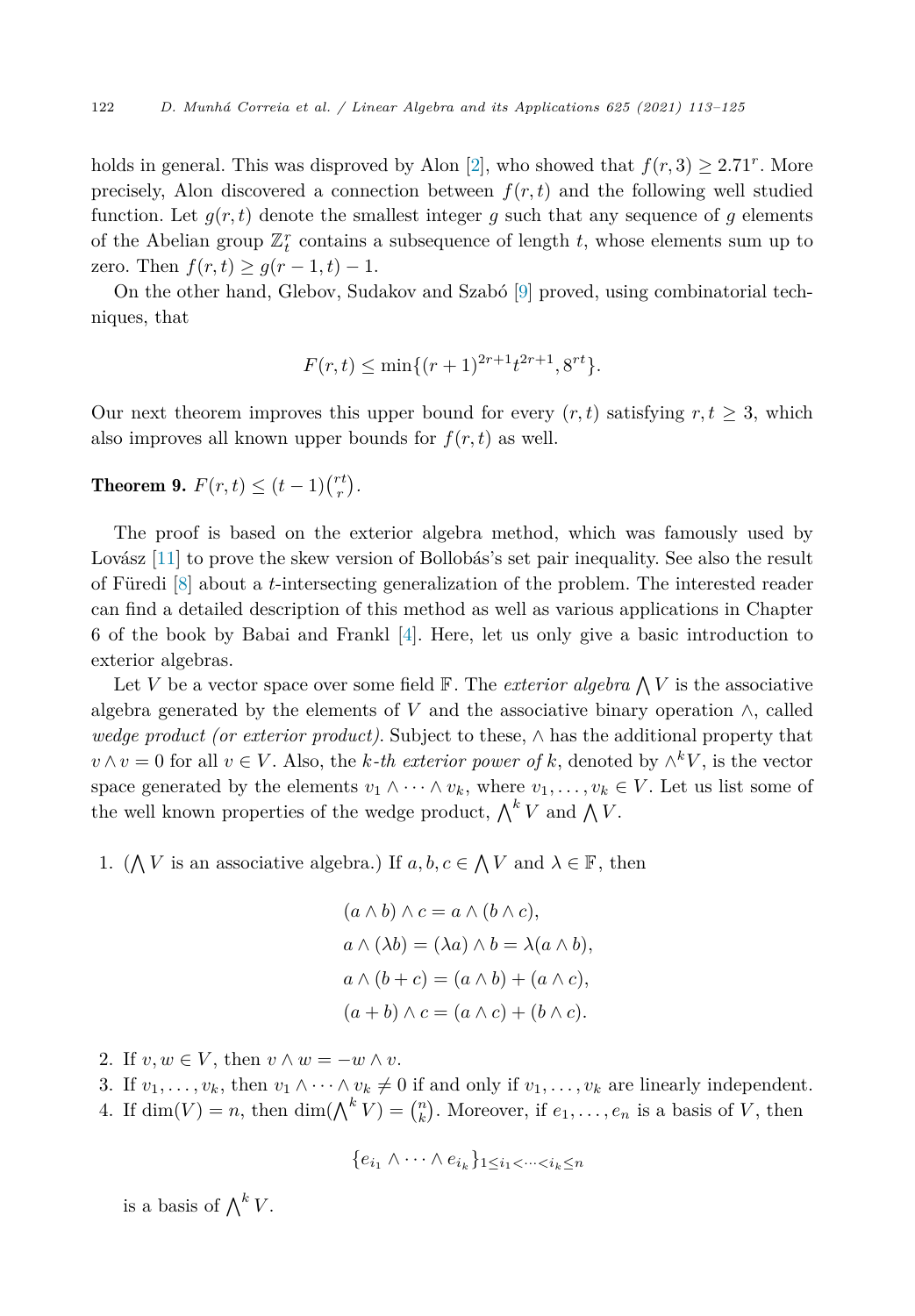If F has characteristic 2, then  $\wedge$  is also commutative by property 2. Therefore, in this case, if  $A = \{a_1, \ldots, a_k\} \subset V$ , we can write  $\bigwedge_{a \in A} a$  instead of  $a_1 \wedge \cdots \wedge a_k$  without specifying the order of terms.

**Proof of Theorem [9](#page-9-0).** Let  $\mathcal{H}$  be an *r*-uniform multi-hypergraph with  $(z, t)$ -coloring *c*. Let F be an infinite field of characteristic 2, and let *V* be an *n*-dimensional vector space over **F**, where *n* = *rt*. For every *x* ∈ *V*(*H*), choose a vector  $v_x$  ∈ *V* such that these vectors are in general position, i.e., any *n* of them are linearly independent. For every *r*-tuple  $A \subset V(H)$ , let  $w(A) = \bigwedge_{x \in A} v_x \in \bigwedge^r V$ . Also, let  $e_1, \ldots, e_n$  be a basis of *V*.

For  $i \in [z]$ , let  $A_{i,1}, \ldots, A_{i,t}$  be the edges of color *i*. Define the *t*-dimensional tensor  $T: [z]^t \to \mathbb{F}$  as follows. With slight abuse of notation, let

$$
T(i_1,\ldots,i_t)=w(A_{i_1,1})\wedge\cdots\wedge w(A_{i_t,t}).
$$

To be more precise,  $w(A_{i_1,1}) \wedge \cdots \wedge w(A_{i_t,t}) \in \bigwedge^n V$ . But each  $a \in \bigwedge^n V$  can be written as  $a = \lambda(e_1 \wedge \cdots \wedge e_n)$  for some  $\lambda \in \mathbb{F}$ , so we can identify *a* with  $\lambda$ .

Note that as  $\{v_x\}_{x \in V(H)}$  are in general position,  $T(i_1, \ldots, i_t) \neq 0$  if and only if  $A_{i_1,1}, \ldots, A_{i_t,t}$  are pairwise disjoint. But then, as H contains no rainbow matching of size  $t$ ,  $T$  is semi-diagonal. By Theorem [1](#page-1-0), this gives

$$
\text{mfrank}(T) \ge \frac{z}{t-1}.
$$

We finish the proof by showing that  $\text{frank}_{\ell}(T) \leq {n \choose r}$  for every  $\ell \in [t]$ . For ease of notation, we show this for  $\ell = 1$ , the other cases follow by the same argument. For *I* ⊂ [*n*], let *e<sub>I</sub>* =  $\bigwedge_{i \in I} e_i$ . Then  $\{e_I\}_{I \in [n]^{(r)}}$  is a basis of  $\bigwedge^r V$ , so for every  $A \subset V(H)$ and  $I \in [n]^{(r)}$  there exists  $\lambda(A, I) \in \mathbb{F}$  such that

$$
w(A) = \sum_{I \in [n]^{(r)}} \lambda(A, I) e_I.
$$

But then

$$
T(i_1, ..., i_t) = \bigwedge_{j=1}^t \left( \sum_{I \in [n]^{(r)}} \lambda(A_{i_j, j}, I) e_I \right) = \sum_{\substack{I_1, ..., I_t \in [n]^{(r)} \\ I_1 \cup \dots \cup I_t = [n]}} \lambda(A_{i_1, 1}, I_1) \dots \lambda(A_{i_t, t}, I_t).
$$

For  $I \in [n]^{(r)}$ , define the functions  $f_I : [z] \to \mathbb{F}$  and  $g_I : [z]^{t-1} \to \mathbb{F}$  as follows. Let

$$
f_I(i_1) = \lambda(A_{i_1,1}, I),
$$

and

$$
g_I(i_2,\ldots,i_t) = \sum_{\substack{I_2,\ldots,I_t \in [n]^{(r)} \\ I_2 \cup \cdots \cup I_t = [n] \setminus I}} \lambda(A_{i_2,2},I_2) \ldots \lambda(A_{i_t,t},I_t).
$$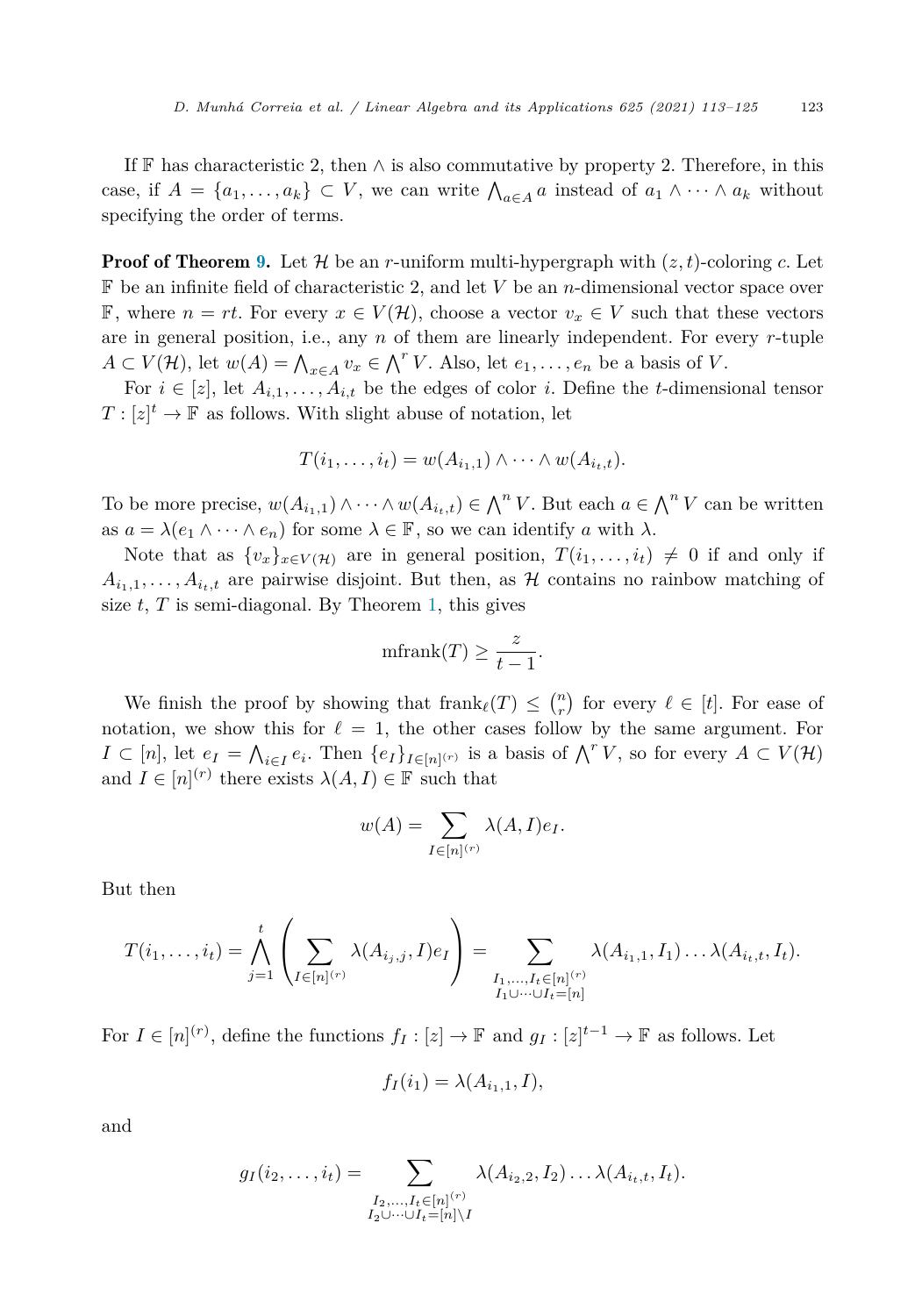<span id="page-11-0"></span>124 *D. Munhá Correia et al. / Linear Algebra and its Applications 625 (2021) 113–125*

Then

$$
T(i_1, ..., i_t) = \sum_{I \in [n]^{(r)}} f_I(i_1) g_I(i_2, ..., i_t),
$$

which shows that  $\text{frank}_1(T) \leq \binom{n}{r}$ . As this holds for  $\text{frank}_{\ell}(T)$  as well for every  $\ell \in [t]$ , we get

$$
\operatorname{mfrank}(T) \le \binom{n}{r}.
$$

Comparing the lower and upper bound on the max-flattening rank of *T*, we deduce that  $z \le (t-1) {n \choose t}$ , finishing the proof.  $\Box$ 

In particular, one can slightly modify our proof to show the following extension of the Bollobás set pair inequality [6], which might be of independent interest.

Theorem 10. *Let* A *be a family of t-tuples of subsets of some base set X such that*  $|A(i)| = r_i$  for every  $A \in \mathcal{A}$  and  $i \in [t]$ . Suppose that  $A(1), \ldots, A(t)$  are pairwise disjoint for every  $A \in \mathcal{A}$ , but  $A_1(1), \ldots, A_t(t)$  are not pairwise disjoint if  $A_1, \ldots, A_t \in \mathcal{A}$  are all *distinct. Then*

$$
|\mathcal{A}| \leq (t-1) \max_{i \in [t]} \binom{r_1 + \dots + r_t}{r_i}.
$$

#### Declaration of competing interest

None declared.

#### Acknowledgements

We would like to thank the anonymous referee for many useful comments and suggestions. All authors were supported by the SNSF grant 200021\_196965. István Tomon also acknowledges the support of The Russian Government in the framework of MegaGrant no 075-15-2019-1926, and the support of MIPT Moscow.

## References

- [1] R. Aharoni, E. Berger, Rainbow [matchings](http://refhub.elsevier.com/S0024-3795(21)00204-4/bib65D9592A4133F0704CAE5ED205ABB2ABs1) in *r*-partite *r*-graphs, Electron. J. Comb. 16 (1) (2009), [#R119.](http://refhub.elsevier.com/S0024-3795(21)00204-4/bib65D9592A4133F0704CAE5ED205ABB2ABs1)
- [2] N. Alon, Multicolored matchings in [hypergraphs,](http://refhub.elsevier.com/S0024-3795(21)00204-4/bibF4EBC728DF05346E7D2F785B1FF8FC5Bs1) Mosc. J. Comb. Number Theory 1 (2011) 3–10.
- [3] N. Alon, M. Szegedy, Large sets of nearly [orthogonal](http://refhub.elsevier.com/S0024-3795(21)00204-4/bib596B59B98B108915DD4B51617E437A39s1) vectors, Graphs Comb. 15 (1999) 1–4.
- [4] L. Babai, P. Frankl, Linear Algebra Methods in [Combinatorics,](http://refhub.elsevier.com/S0024-3795(21)00204-4/bib72EAB97FE93CD7CE1B11960205726B74s1) University of Chicago, 1988.
- [5] E.R. Berlekamp, On subsets with [intersections](http://refhub.elsevier.com/S0024-3795(21)00204-4/bib4DB8D51262FBC9F63B7A59B17934385Es1) of even cardinality, Can. Math. Bull. 12 (1969) [471–477.](http://refhub.elsevier.com/S0024-3795(21)00204-4/bib4DB8D51262FBC9F63B7A59B17934385Es1)
- [6] B. Bollobás, On [generalized](http://refhub.elsevier.com/S0024-3795(21)00204-4/bibEBEACFF0CA70A91A95E1E3CC089FA01Es1) graphs, Acta Math. Acad. Sci. Hung. 16 (1965) 447–452.